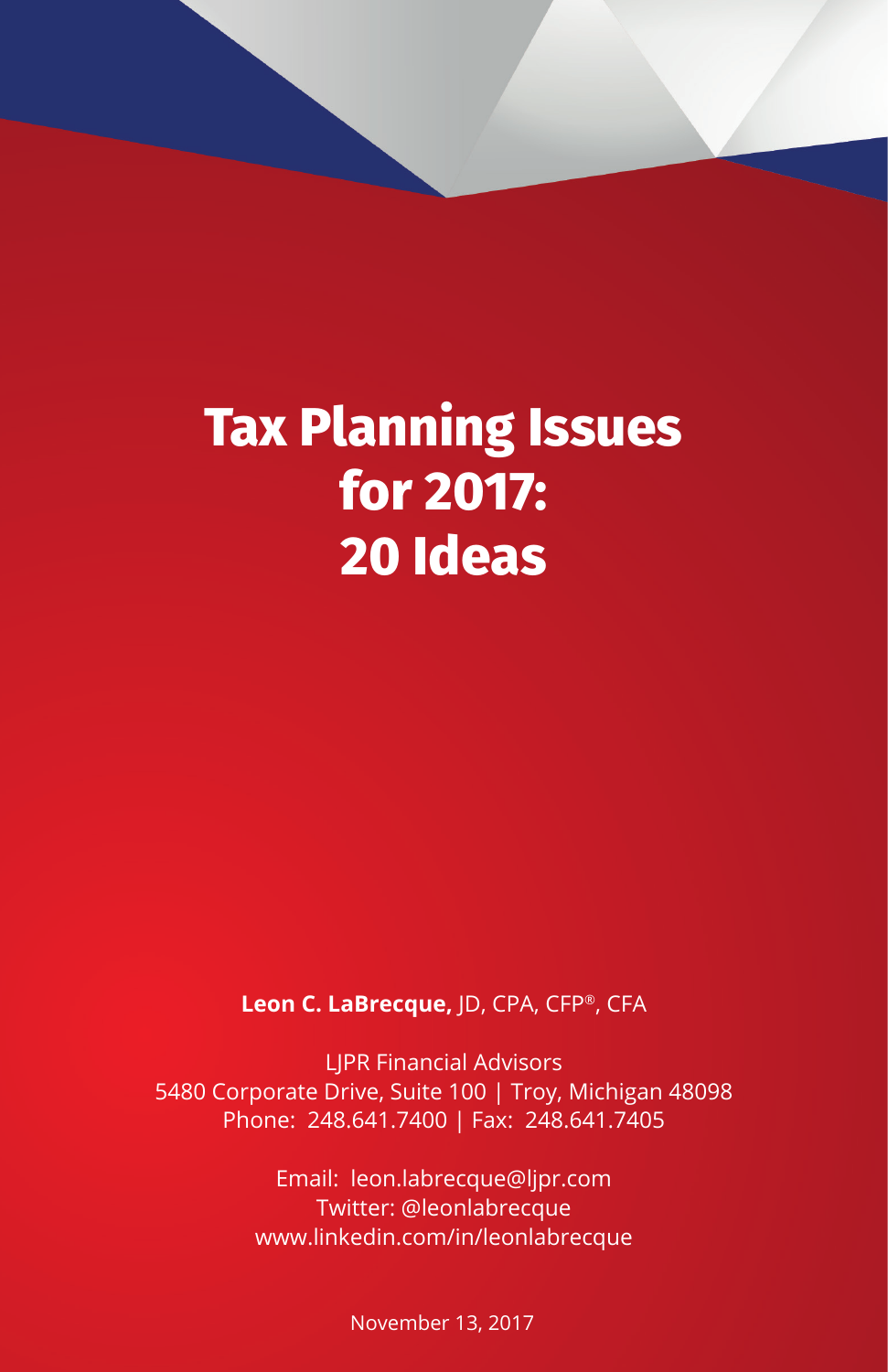The proposed GOP Tax Cuts and Jobs Act (TCJA) is very farreaching and sweeping in tax changes. While there is no way to predict where it will go, there are some planning moves that people can consider before the end of 2017. Here's a short-list of planning opportunities (and possible pitfalls):

### **Charity**

The TCJA raises the standard deduction, so going forward taxpayers will need more itemized deductions to receive the tax benefit of excess deductions, including charity.

#### **If you itemize:**

- **1.** Make additional contributions before year-end consider pulling 2018's donations into this year instead. Every additional dollar is likely saved at your current rate, which is most likely to be lower next year.
- **2.** Donate appreciated property like stocks or mutual funds. A high stock market like the one we are currently experiencing provides an additional opportunity. Giving appreciated investments avoids capital gains tax and possibly the additional net investment income tax and allows a fair market value deduction. There is a limitation of 50% of your Adjusted Gross Income (AGI), but you can carry-over the unused portion to future years (when the limitation goes up to 60% of AGI). If you are considering gifting mutual funds, do so before the funds declare their capital gains and dividends. You'll save taxes by not recognizing that income as well.
- **3.** Use a Donor Advised Fund (DAF) or Community Foundation (CF) to max out contributions if you are unsure of where to contribute. If you give \$50,000 to

a DAF, you deduct it all now, but can designate your charities over time. You can even invest the undonated portion of your DAF so there is more to donate in the future.

**4.** Clean out your closet and your garage, and give the extra stuff to charity. Ask the charity for a receipt and keep a thorough list of what you donated, including values. Use garage sale or thrift store prices to assign fair market values to the items you donate. You could use a valuation program like ItsDeductible to figure out the value (itsdeductible.com).

**5.** If you have a sizeable donation in mind, look at a remainder or lead trust. A remainder trust allows you actually donate property upon your death, but receive a deduction now. Plus, you may receive income for a period of time, including your lifetime. A lead trust lets you give income to the charity now, receive an income tax deduction now and leave the money to heirs on your death. The deduction is based on an interest rate, which is low right now. This makes the contribution value high. Charitable trusts are also sometimes used as asset-protection devices.

#### **If you are 70½ or older and have an IRA:**

**6.** Consider a Qualified Charitable Distribution (QCD). With a QCD, you donate a portion of or all of your IRA Required Minimum Distribution (RMD) to a qualified charity. The donated amount is not included in your taxable income. In addition, it lowers your income for certain 'floors' like social security benefit taxation and Medicare Part B and D premiums. QCDs are a very taxefficient way to make charitable donations.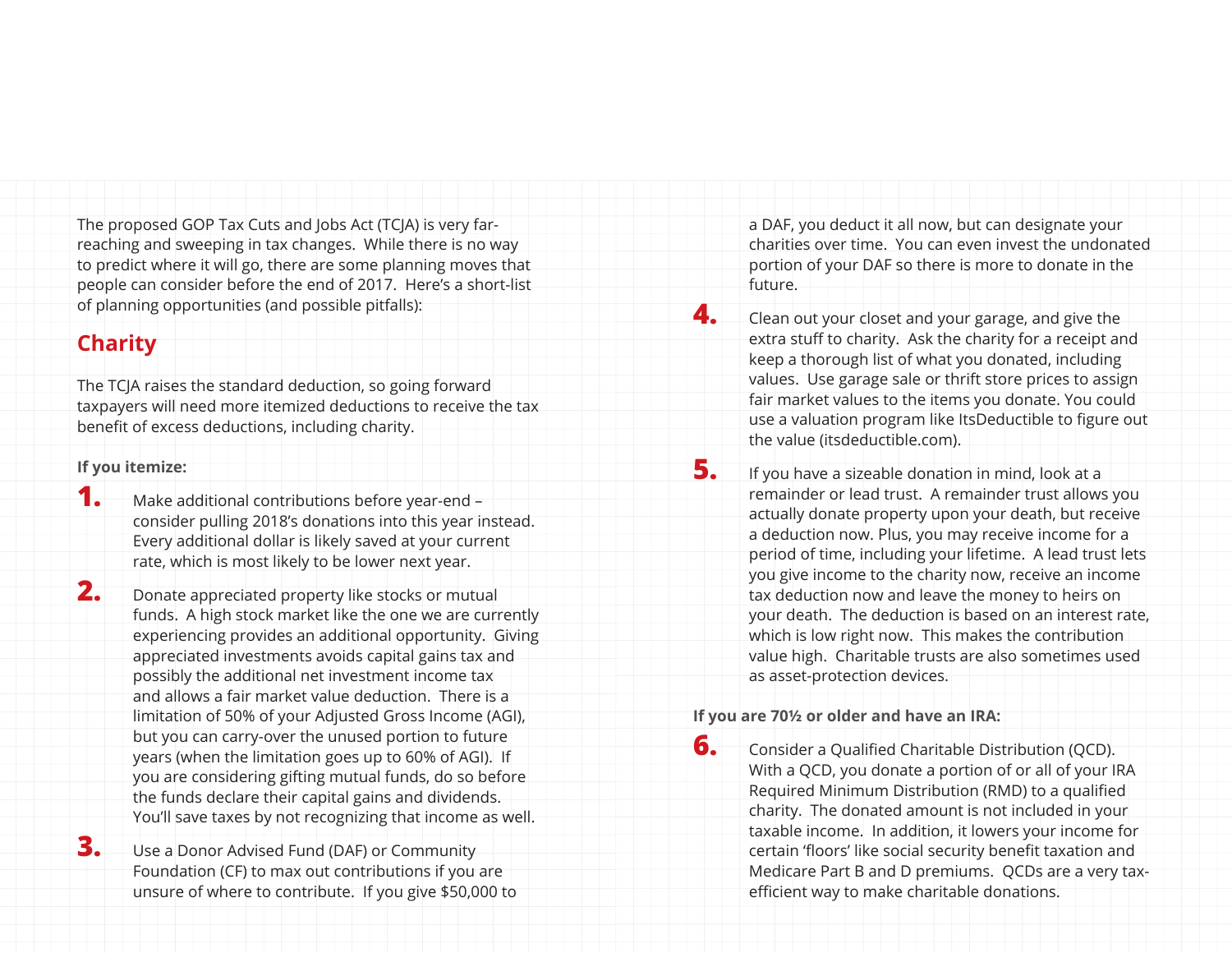**If you want to make donation large enough to shift you into a lower tax bracket and you have an IRA:**

**7.** Consider a Roth conversion charity offset. This is where you have a charitable contribution and then do a Roth conversion to offset the deduction. If you make a donation of appreciated stock to your DAF (say \$50,000) pushing you into a lower tax bracket, you might convert enough of your IRA into a Roth, pay taxes on the conversion and use up some or all of the charitable contribution. The Roth grows tax-free, and is not subject to Required Minimum Distributions at age 70½. Recognize that the TCJA, as currently written, restricts Roth recharacterization.

**Downside to charitable gifts:** If you were going to make a donation anyway, there are very few downsides to any of the above strategies.

# **Medical**

The TCJA eliminates medical deductions. For 2017, you can deduct medical expenses if you itemize and if they exceed 10% of AGI. This includes health insurance (including longterm care premiums), prescription medicine, doctors, dentists, and medical travel and nursing home costs (generally). The deduction does not include over-the-counter medicines, toiletries, cosmetics or most cosmetic surgeries.

**8.** If you are able to deduct medical expenses, try to 'lump' additional expense into 2017. This might include dental work, medicine and drugs (stock up), contact lenses, hearing aids, and eye surgery (like LASIK). If you pay

with your credit card, you can deduct the expense when you incur the charge, not when you actually pay the credit card bill.

**Downside to medical:** If you were going to incur the cost anyway, then there are few downsides to the strategy.

#### **Taxes**

The TCJA restricts property tax deductions and eliminates the deduction for state and local income taxes and sales taxes.

**If you itemize:** 

- **9.** Consider paying an additional estimate for State income taxes or, if you already have a state estimate, consider paying the 4th Quarter estimate before 12/31/17.
- **10.** Consider paying your winter property taxes due in 2018 before 12/31/17.

**Downside to state taxes:** If you are subject to Alternative Minimum Tax (AMT), you do not get a benefit from deductions for state and local taxes.

# **Employee Business Expense**

The TCJA eliminates the deduction for employee business expenses, like teacher supplies, salesperson expenses, officein-home, and union dues. It also eliminates the deductibility of tax return preparation fees. You can currently only deduct such expenses if they exceed 2% of AGI.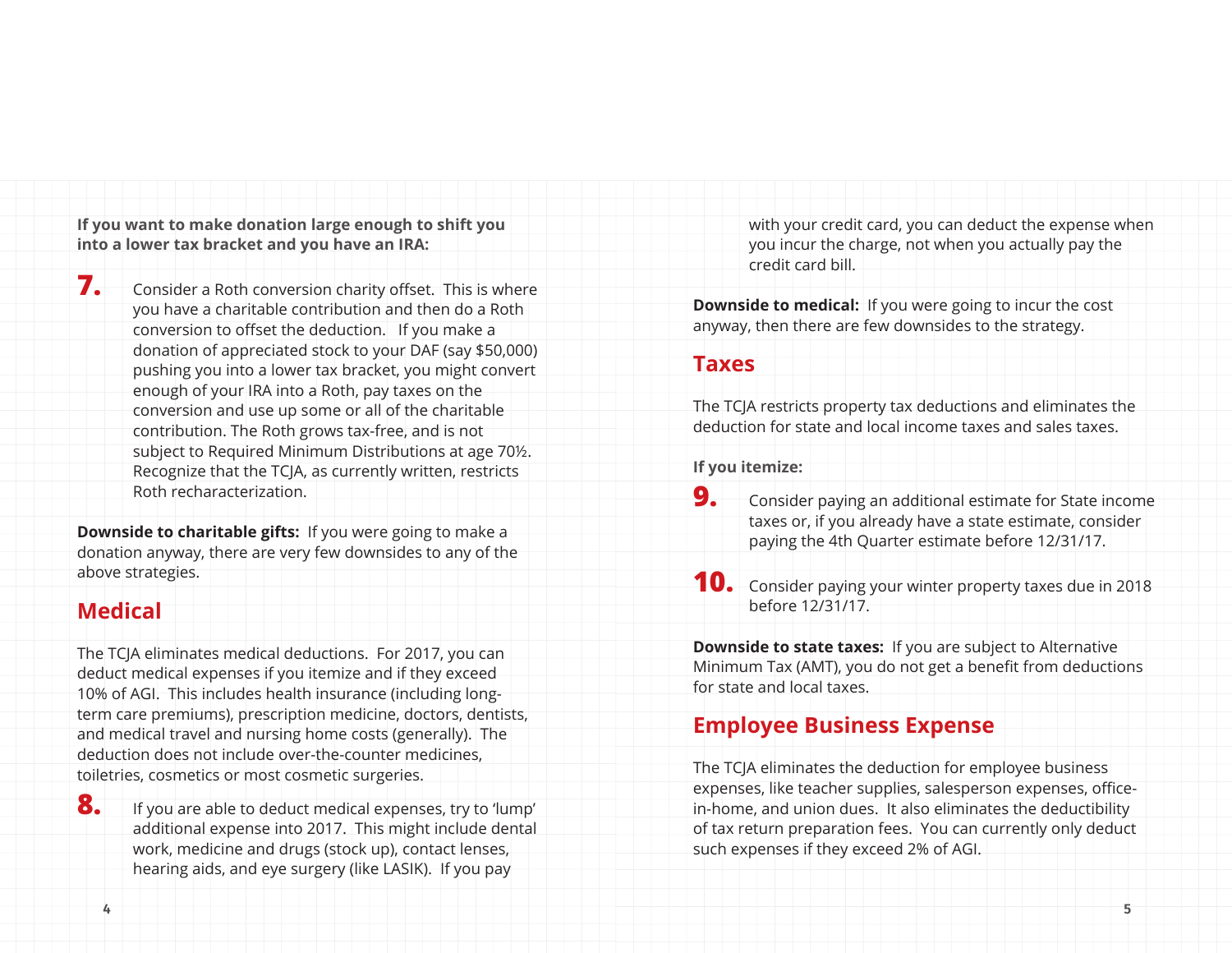**If you itemize and your expenses exceed or are close to 2% of AGI:**

**11.** 'Lump' the expenses to maximize them. Buy supplies, purchase any additional equipment you may need, pay for journal subscriptions in 2017. You may want to prepay your tax return preparation fee for your individual return. Note, if you have a rental or a business, the tax return preparation cost for the rental activities or business is deductible.

**Downside to employee business expense:** If you were going to incur the cost anyway, then there are few downsides to the strategy. Another downside: If you are subject to AMT, you are not entitled a benefit for employee business expenses.

### **Tuition and Student Loan Interest**

The current law allows a deduction of up to \$2,500 for student loan interest and \$4,000 for tuition paid (each subject to different income limitations). The tuition deduction is coordinated with other education credits in a complicated fashion. The TCJA eliminates the deduction for student loan interest and consolidates the education credits. The tuition deduction expired at the end of 2016, hasn't been renewed for 2017 and is not part of the TCJA.

**If you pay student loan interest and have income less than \$80,000 (Single) or \$165,000 (Married filing joint), and you have less than \$2,500 of interest paid this year:**

**12.** Make sure you pay any payments right up to year-end to maximize the interest.

**If you pay tuition and have income less than \$80,000 (Single) or \$160,000 (Married filing jointly), and you have less than \$4,000 of tuition paid this year:**

**13.** Pay any unpaid tuition up to the \$4,000 or prepay for next semester.

**Coverdell Educational Savings Accounts (which allow a \$2,000 nondeductible contribution and tax-free accumulation) are repealed. If you want to fund tuition tax-free and have income less than \$110,000 (Single) or \$220,000 (Married filing jointly), and you have less than \$4,000 of tuition paid this year:**

**14.** Consider contributing to the Coverdell, or a 529 plan, which in Michigan would be the MESP. Remember contributions to the MESP are deductible up to \$10,000 (joint) or \$5,000 (single) from Michigan taxes if the contribution is made before 12/31/17. The TCJA allows for up to \$10,000 of pre-college educational expenses to be paid from a 529 plan, enhancing their appeal as educational savings vehicles.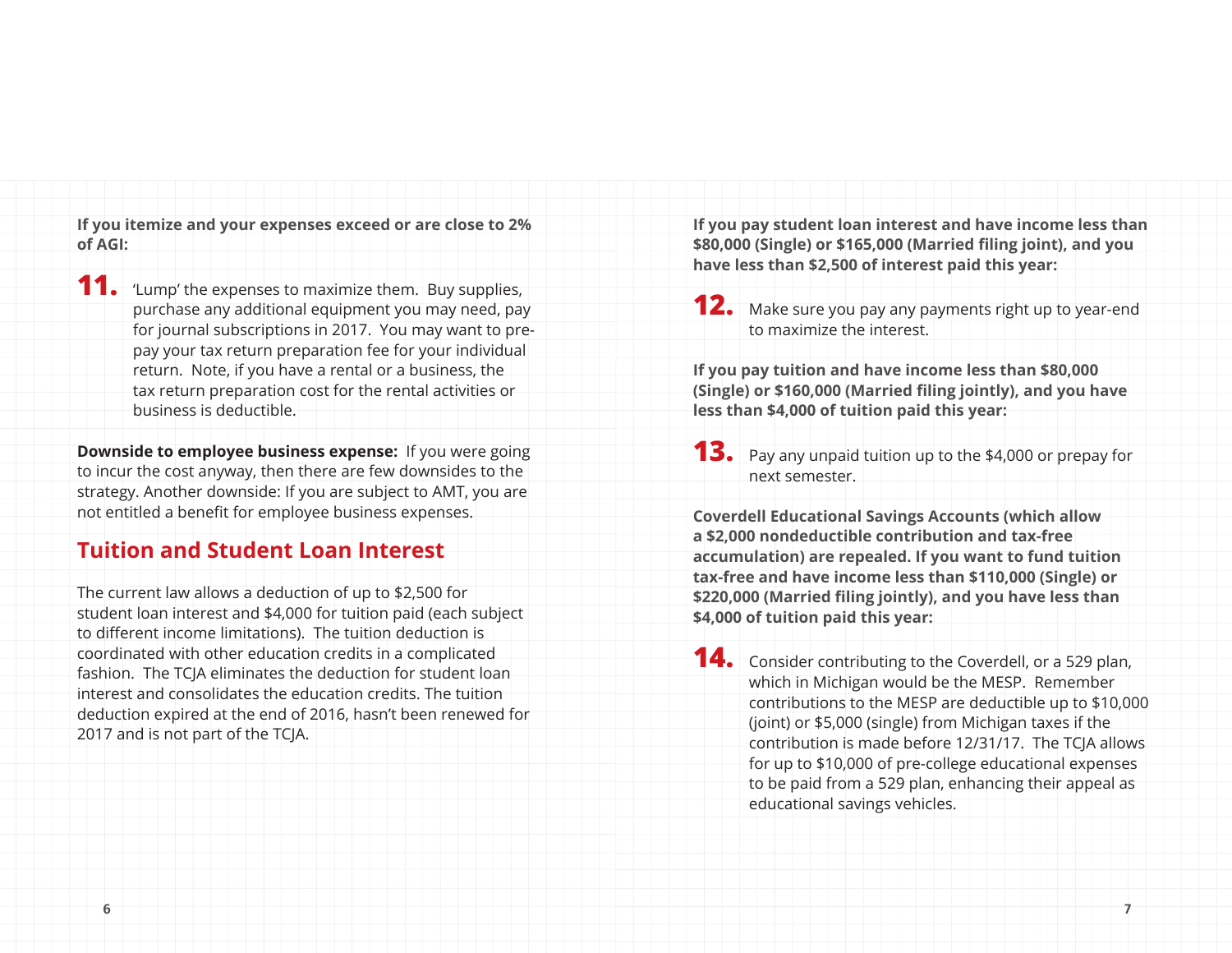#### **Interest on Certain Savings Bonds**

**Current law allows the interest on US saving bonds redeemed and used to pay for higher education costs to be excluded from income. If you have qualified college costs and income (in this case MAGI) less than \$93,150 (Single) or \$147,250 (Married filing jointly), and qualifying US saving bonds:**

**15.** Consider cashing in the savings bonds to pay for college to convert the income from taxable to non-taxable.

**Downside to tuition, student loan interest, Coverdell or savings bond strategy:** If you were going to incur the cost anyway, then there are few downsides to the strategy. Note for Michigan residents, MESP has an advantage over Coverdell in state income tax deductibility.

### **Executive Compensation**

Current law generally allows executives to defer a portion of their compensation (usually bonuses) in the form of deferred compensation. The TCJA has a special transition rule for presently deferred compensation that it must be taken into income by 2026 (or the year it vests, if later). Future deferred compensation is effectively eliminated.

**If you are an executive with a deferred compensation arrangement and have an opportunity to defer any income for 2017:**

**16.** Take advantage of deferred compensation, and definitely review your agreements to avoid future unintended consequences.

**Downside to maximizing deferred compensation:** You may be in a higher tax bracket when it becomes taxable in the future.

# **Sale of Principal Residence**

Under current law you can exclude gains up to \$500,000 (married filing joint) or \$250,000 (single) on the sale of your principal residence. You must have occupied the property as your principal residence for two out of the five most recent years. There is currently no income limitation, and you can use the exemption every two years. The TCJA changes the occupying restriction to five out of eight years, and adds an income limitation of \$500,000 (\$250,000 for single filers). The new rule would only allow you to use the exemption once every five years.

**If you are selling your principal residence and you have lived in it for more than two and less than five years, or if you have income over \$500,000 (\$250,000 single):**

**17.** Try to do anything possible to close before 12/31/17.

**Downside to maximizing home sale rule:** You might rush the sale by lowering the price and the law doesn't pass or is modified.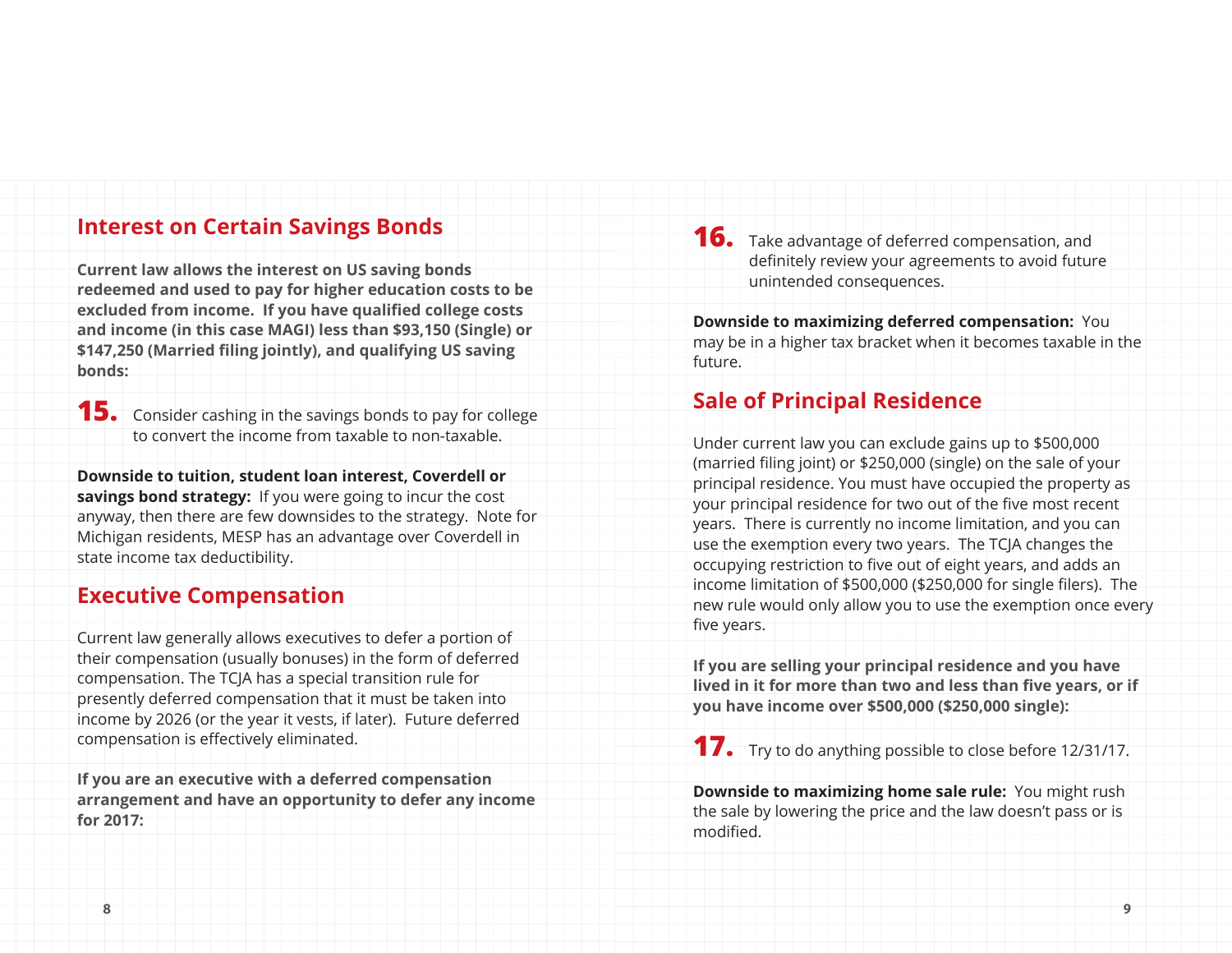#### **Electric Vehicle**

There is currently a credit for plug-in electric vehicles up to \$7,500. The credit is repealed after 2017.

**If you are planning to buy an electric vehicle within a year:**

**18.** Consider buying it before 12/31/2017 to receive the credit (also look at state credits).

**Downside to electric vehicle credit:** You might rush to buy an electric vehicle before you were intending to and the law doesn't pass.

# **Business Expensing**

Under current law, a business can deduct up to \$500,000 of capital business property (called Section 179 property) directly from income. The TCJA pretty much allows full expensing of qualifying property on an unlimited basis, and increases the Section 179 limit to \$5 million, with a phase-out at \$20 million for small businesses. If passed, the provisions would be effective immediately (so they would be partially retroactive to 9/27/17). For business owners in higher tax brackets, these expense deductions can be useful to lower taxes, especially for business owners with income less than \$1 million (\$500,000 if single).

**If you own a business and have need for business equipment that is qualifying property:**

**19.** Consider taking advantage of full expensing. Pending the passage of the law, you may want to stay within the current Section 179 limits.

**Downside to business expensing:** If you were going to incur the cost anyway, then there are few downsides to the strategy. You may be in a higher bracket next year, or the law may not pass (hence the stick with the current rule until a law is signed).

## **Like-Kind Exchanges**

Under current law, property used in a trade or business or held for investment may be exchanged on a tax-deferred basis. In other words, if you trade in a business truck for another truck, you are not required to recognize a current gain on the tradedin truck (it is deferred until you dispose of the new truck). This applies to real estate as well. For example, you can swap an apartment building for an office building and potentially postpone the gain recognition. The TCJA restricts like-kind exchanges to real property.

**If you own a business, have equipment with a gain and are thinking about replacing that equipment by trading it in for new equipment:**

**20.** Complete qualifying like-kind exchanges in 2017.

**Downside to like-kind:** Assuming you were going to trade the property anyway, and there is a gain, your risk is that you would be a in a lower bracket in the future year when you did the exchange. The proposed full expensing rules make like-kind exchanges of non-real estate less attractive.